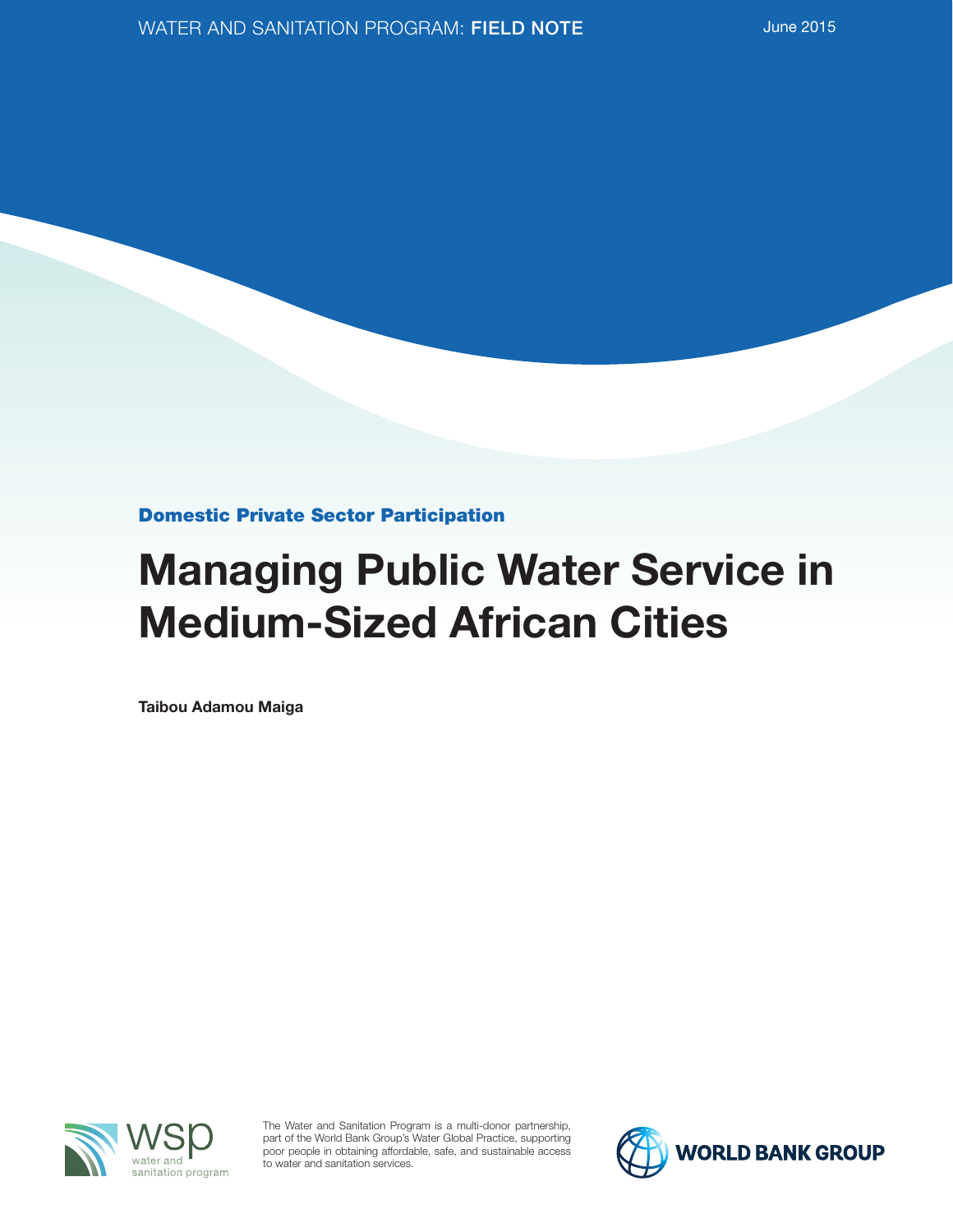#### **Acknowledgments**

Thank you to all those who participated in the study, in particular task team leaders in Benin, Burkina Faso, Kenya, Niger, Uganda and Senegal.

#### Contact us

For more information, please visit www.wsp.org or email Taibou Adamou Maiga at worldbankwater@worldbank.org.

#### About the program

Domestic private sector actors play an important role in providing wider and more cost-effective access to improved water supply and sanitation services, particularly to the poorest in peri-urban, small towns, and rural areas. WSP's Domestic Private Sector Participation (DPSP) project works to better understand and further assist the domestic private sector participants to maximize the impact of their involvement. For more information, go to http://www.wsp.org/content/ domestic-private-sector-participation-dpsp.

The Water and Sanitation Program is a multi-donor partnership, part of the World Bank Group's Water Global Practice, supporting poor people in obtaining affordable, safe, and sustainable access to water and sanitation services. WSP's donors include Australia, Austria, Denmark, Finland, France, the Bill & Melinda Gates Foundation, Luxembourg, Netherlands, Norway, Sweden, Switzerland, United Kingdom, United States, and the World Bank.

The findings, interpretations, and conclusions expressed herein are entirely those of the author and should not be attributed to the World Bank or its affiliated organizations, or to members of the Board of Executive Directors of the World Bank or the governments they represent.

The Water and Sanitation Program of the World Bank does not guarantee the accuracy of the data included in this work. The boundaries, colors, denominations, and other information shown on any map in this work do not imply any judgment on the part of the World Bank concerning the legal status of any territory or the endorsement or acceptance of such boundaries.

The material in this work is subject to copyright. Because the World Bank encourages dissemination of its knowledge, this work may be reproduced, in whole or in part, for noncommercial purposes as long as full attribution to the work is given.

© 2015 International Bank for Reconstruction and Development/ The World Bank



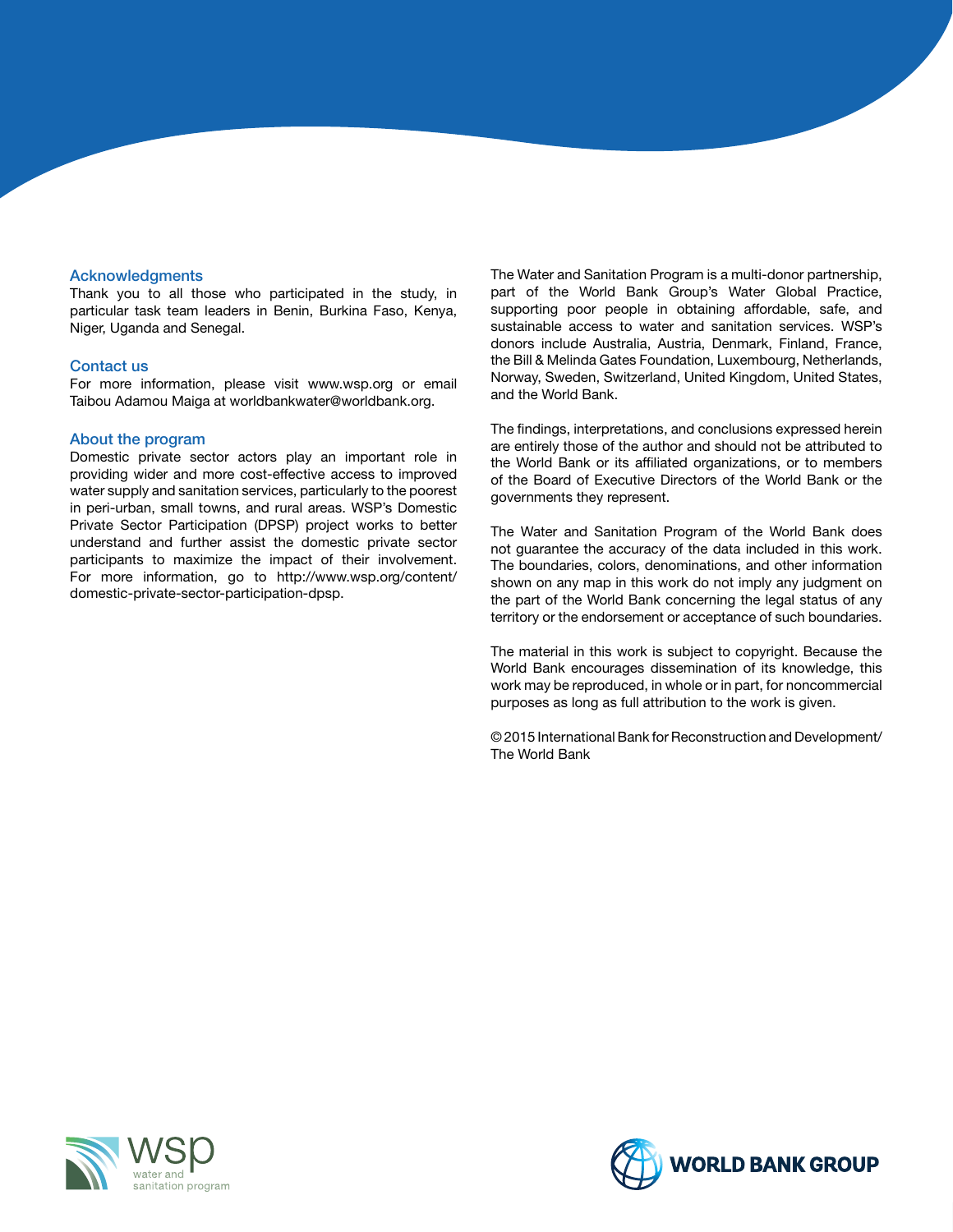#### Domestic Private Sector Participation

## Managing Public Water Service in Medium-Sized African Cities

### COMPARATIVE ANALYSIS OF PRACTICES AND LESSONS LEARNED IN ENGAGING THE PRIVATE SECTOR TO IMPROVE SERVICE

Almost 37 percent (Source: JMP 2013) of Africa's population lacks access to clean drinking water and faces dire health and economic consequences as a result. Governments continue to struggle to generate the financial resources necessary to bring this infrastructure to areas outside large cities. It is therefore vital to tap into the investment and technical resources of the private sector in delivering these services.

This note analyzes the experience of six African countries (Niger, Benin, Burkina Faso, Kenya, Uganda and Senegal) in creating the policy and institutional frameworks necessary to accelerate private sector involvement in water service delivery. While the situation in rural areas is well known, the need for water service is also particularly acute in medium-sized cities throughout Africa. These urban areas (with populations of 3,500 to 40,000, depending on country definitions) are growing rapidly and face many challenges that may not be present in capital cities.

Medium-sized African cities are generally characterized by strong growth and features placing them at the intersection of rural and urban worlds. They offer economic opportunities and are crucial in the mitigation of rural exodus and overcrowding in poor peri-urban slums. However, rapid population growth in medium-sized, rural towns and the subsequent growth in water demand present great challenges for the quality and sustainability of public water service.

The countries in focus have all conducted water sector reforms, often as part of larger reform effors, and promote the delegation of public water management to the private sector in rural and urban areas. Although the methods vary, there is movement across the board towards delegated water management in medium-sized cities as well.

#### Key findings

Medium-sized cities are growing rapidly. It is crucial to explore the real challenges and limits of water supply in these cities and to define sustainable management solutions. Key challenges include:

- • Difficulty mobilizing the private sector. The private sector is reluctant to engage in partnerships with communities in the management of water services in medium-sized cities for diverse reasons..
- • Lack of regulatory, institutional and contractual enforcement. Roles and responsibilities must be clearly defined to allow for enforcement and broad ownership of governance and to shift responsibilities from inexperienced municipalities to stakeholders with more expertise.
- • Lack of technical and managerial competence. Lack of technical and managerial skills is seen as a handicap for the transition to delegated management in some countries.
- Reluctance of the population. Local populations are not always favorable to private sector involvement in water management. There is a need for increased awareness among civil society and for establishing communications plans promoting delegated management.

#### WHAT IS A MEDIUM-SIZED CITY?

The issue of water service to medium-sized cities is considered differently in each country, especially as the definition of a medium-sized city differs from one country to another. In Niger, Benin and Uganda these areas are defined as centers with populations ranging from 10,000 to 15,000 people. However, in Burkina, towns of 3,500 inhabitants are considered medium-sized cities while in Kenya such cities must have populations between 35,000 and 40,000. Senegal does not have a precise definition of medium-sized cities. Instead, a distinction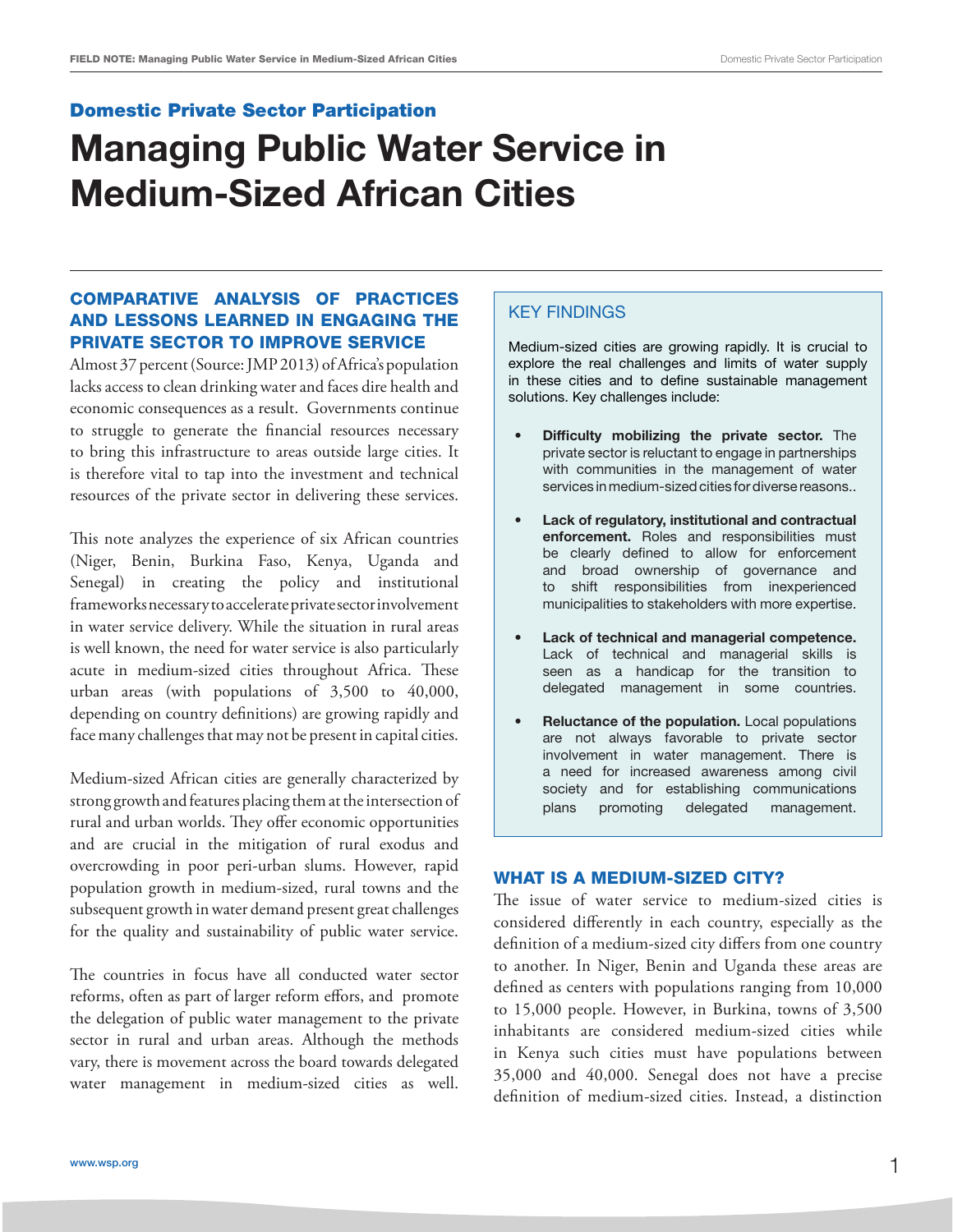is made between leased perimeters that fall under urban water jurisdiction and non-leased, rural water areas.

The following case studies provide insight into how water is managed in medium-sized cities in the six highlighted countries, including challenges faced and best practices:

#### Niger

In Niger efforts to increase access to drinking water are categorized as either urban or rural. The government's urban water reform in 2001 resulted in the creation of two key entities. The first is La Société de Patrimoine des Eaux du Niger (SPEN), a government body (Public company) responsible for investment programs and debt service repayment. SPEN is linked to the government by a concession contract. Secondly, La Société d'Exploitation des Eaux du Niger (SEEN) is a private company responsible for the operation of infrastructure and marketing of water services. Individual water schemes and projects, also called centers, under the purview of SPEN are considered urban water areas. All other centers fall within rural water areas.

There are currently 54 urban water centers managed by SEEN through an affermage contract.<sup>1</sup> The initial contract, signed in 2001 for a period of 10 years, was extended for another ten years in 2011. The creation of public and private entities for delegated management in the urban areas has led to considerable progress in terms of quality of service and access to drinking water in the cities. The coverage rate was 65 percent in 2001 and increased to 87 percent by December 31, 2013.

> *Since 1990, Niger's local communes have delagated 846 systems to 93 local private operators, all of which are legal entities.*

In rural areas, the Public Water Service (SPE) document provides guidance on water supply organization and management methods for rural populations. The infrastructure involved includes one-off water points (drilling and wells) and water supply systems of varying complexity. The quality of service and the coverage rates (Table 1) are generally low while tariffs tend to be two times higher than those for urban water. But this does not mean that all rural water supply systems are badly managed. The SPE Guide outlines the roles and responsibilities for all stakeholders: municipalities, technical services, delegated operators, users associations, and advisory support structures. As of late 2013, the portfolio of water infrastructure in medium cities consisted of about 1,057 water supply systems. Almost 80% of these systems are under delegated management.

| Performance Indicators                                                                | Urban<br>Areas | <b>Rural</b><br>Areas |
|---------------------------------------------------------------------------------------|----------------|-----------------------|
| <b>Theoretical Coverage/Access</b><br>rate at the end of 2013                         | 87%            | 51 %                  |
| Financial losses (due to network<br>inefficiencies and poor bill<br>collection rates) | 15 %           | 20 to 35%             |
| Employees /1000 customers                                                             | $5$ to $6$     | 10 to 250             |
| Average tarriff in XOF:                                                               | 303            | 500                   |

Table 1: Quality of water service in Niger

Niger's rural water system also features larger, more developed centers that require improved service quality. Managing water supply in these medium-sized cities is difficult for local operators, who lack the technical and managerial skills necessary for their services to meet the required standards. The consequences include poor quality pipes and household connections, operators without a working familiarity with their networks, high technical and financial losses, poor service quality and unregulated water quality. Subsequently, a third group of suppliers has emerged—not strictly for rural or urban areas—but still requiring better management skills. It is necessary to find the best way to manage this third segment, as it contains a growing number of water supply centers.

The Government of Niger has considered the transfer of a number of these rural centers (40 by 2015) to the SPEN in order to better address the problem. However,

<sup>&</sup>lt;sup>1</sup> Affermage contracts are generally public-private sector arrangements under which the private operator is responsible for operating and maintaining the utility but not for financing the investment. *Source: WB PPP in Infrastructure Resource Center*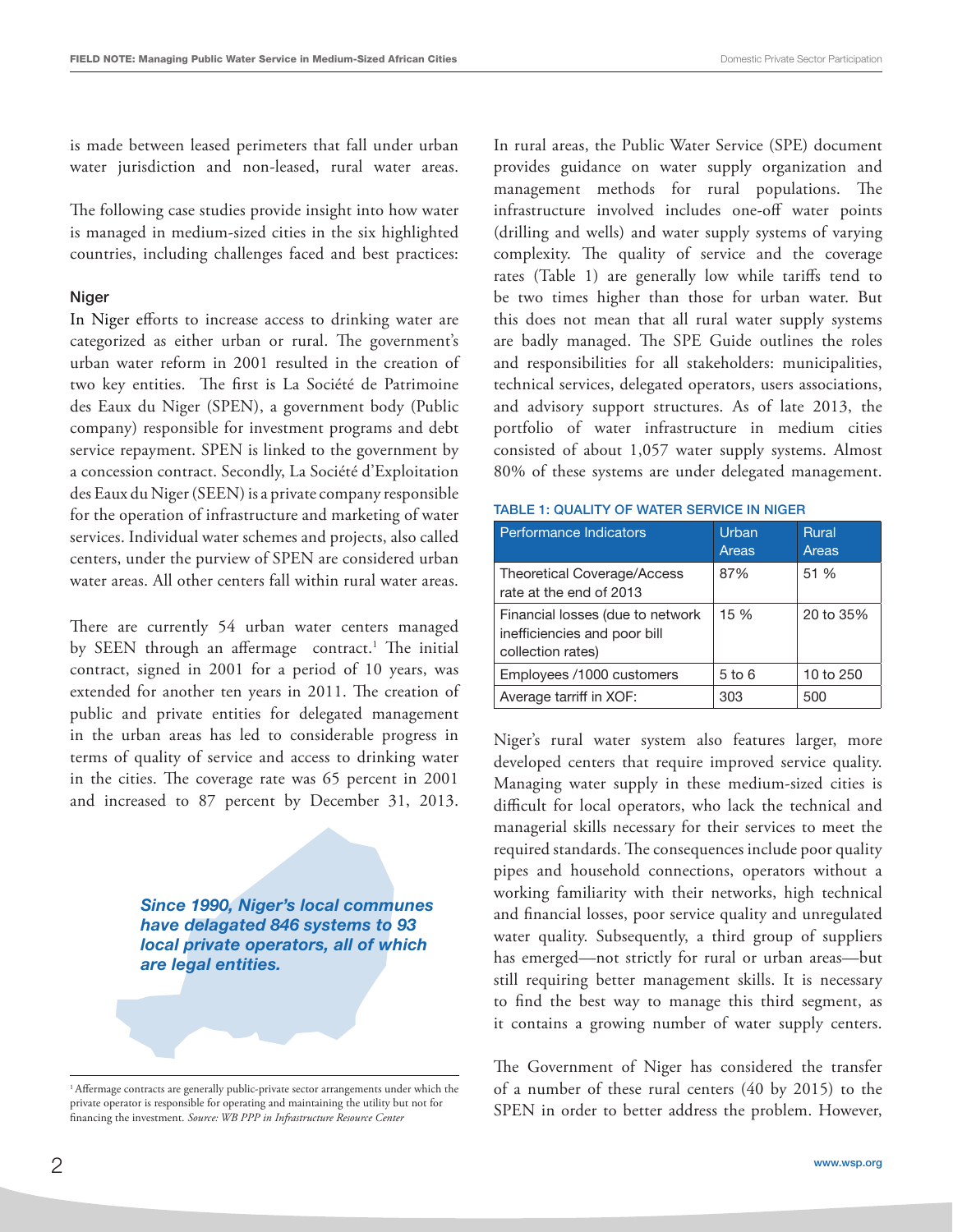

#### Figure 1: Relationship between the price of water and GDP/capital at purchase price parity in the six **COUNTRIES**

many questions remain: How can the governmnet transfer these more advanced centers to the urban system's purview without jeopardizing the financial equilibrium of the urban water sector? Considering that the more advance rural centers contribute to a balanced tariff in rural areas, what support measures should be considered to prevent a negative impact on the price of water in the centers that remain within the rural classification? Water tariffs are not the same in urban, semi-urban (medium-sized towns) or rural areas, which often have higher rates. The high cost of water (Figure 1) is also similar in the 5 other countries studied, and, in the case of rural and semi-urban areas, is lower than in Niger.

The following sections will shed light on the water management situations of rural medium-sized cities in other African countries and analyze local dynamics, challenges and solutions that may be applicable to the situation in Niger.

#### Benin

In Benin, the urban environment is composed of cities of over 10,000 inhabitants. There has been significant growth among "secondary cities," defined as a subset of urban centers (characterized by the establishment of administrative and hospital services). Water infrastructure is owned by the state and operated by SONEB.

Rural areas include towns of less than 10,000 inhabitants and are home to 72 percent of the population. Medium-sized cities are home to between 2,000 and 10,000 inhabitants and are supplied with water by Adductions d'Eau

Villageoise (AEV), village entities whose management was transferred to the municipalities within the framework of the law on decentralization. Rural communes delegate the management of 53 percent of AEVs to private operators under various types of contracts. Tripartite contract formulas between communes, user associations and the delegated manager in the contractual delegation schemes were designed to retain certain rights for user associations. Forty seven percent of AEVs are managed by user associations but this model seems inappropriate in Benin. In addition, Benin supports the provision of business development services to AEVs to improve knowledge of the assets, control operating conditions and standardize the monitoring of performance. An assessment study on this model was conducted with the support of the World Bank Water and Sanitation Program (WSP). The findings of this assessment had led to undertake a reform in order to sustain the service delivery in rural area.



A stand pipe in the region of Maradi, Niger (Photo: Taibou Adamou Maiga)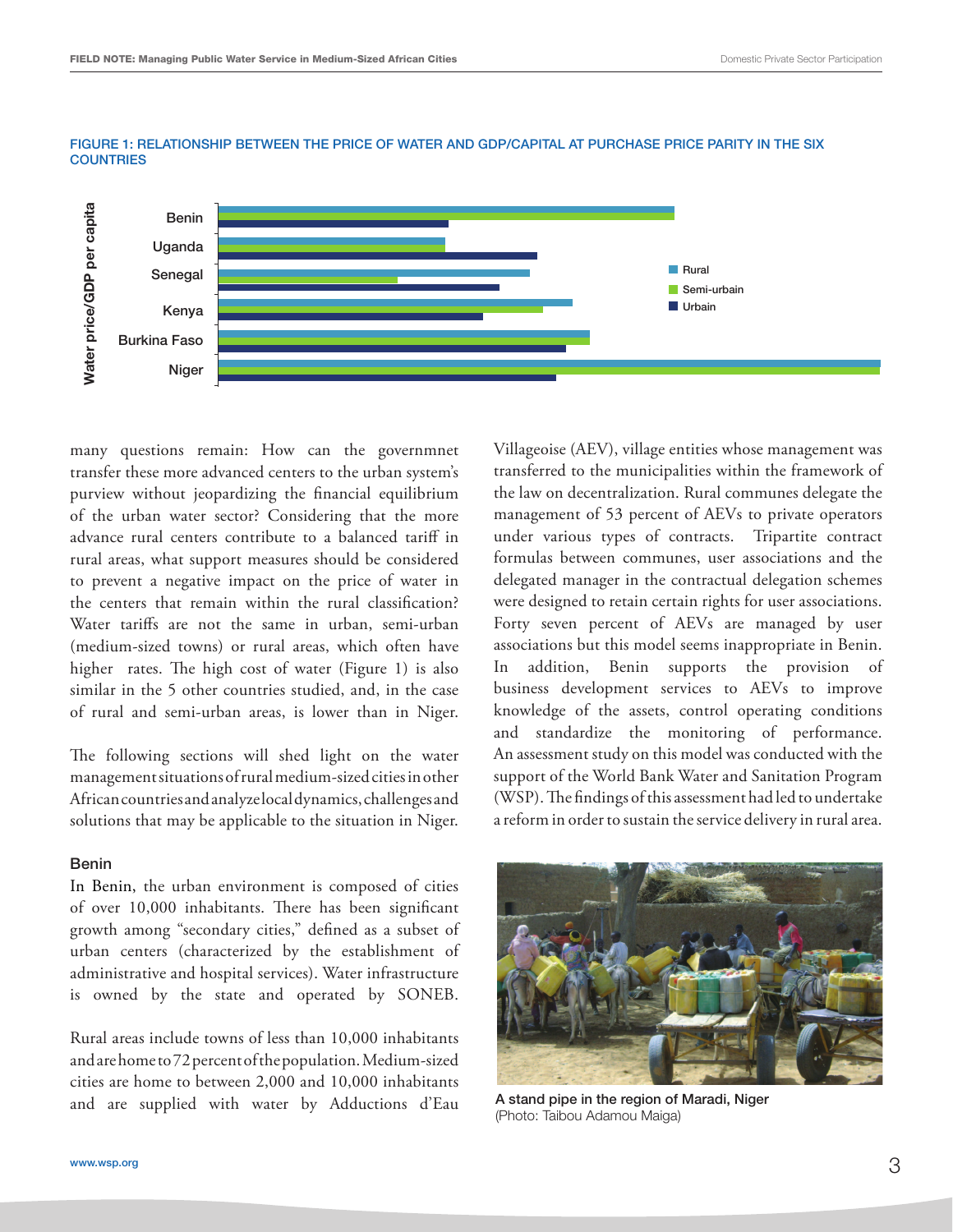This reform has led to the establishment of four subsidized concession contracts for 8 years for 10 Mini AEP in three municipalities with three different private operators. WSP and IFC have planned to invest a total of 1 million USD (of which 277,000.00 USD from domestic private operators). 1071 new household connections for 48500 additional persons. The results went over the initial target.

#### Burkina Faso

In Burkina Faso, the urban environment consists of cities of over 10,000 inhabitants, which represent 22 percent of the population. Drinking water supply is provided by a public company, the National Office for Water and Sanitation (ONEA).

Rural areas include cities with fewer than 10,000 inhabitants, which represent 77 percent of the population.

> *Since 2006, Burkina's local authorities have delagated 310 systems in medium-sized cities to local private operators.*

The Water Ministry is responsible for supplying drinking water to these areas. However, the decentralization law in 2006 and its implementing decree of 2009 provide for the transfer of responsabilities to local government authorities.

In the rural areas, medium-sized cities (defined as those with 3,500 to 10,000 inhabitants) are equipped with simple drinking water supply systems. Small towns of less than 3,500 inhabitants are equipped with one water point per 300 inhabitants, with capacity to carry water up to 500 meters. Over 40 percent of these simple systems, 310 of them, have delegated management, among which:

23 percent are operated by small, medium and micro African businesses, including PPI, SAWES and Hydro-Sahel.

- 15 percent are operated by NGOs and humanitarian organizations.
- 3 percent are operated by ONEA. Medium-sized cities, unable to manage their own resources, have appealed to the State and other donors to enter into a lease contract with ONEA for the management and expansion of infrastructure.

About 58 percent of the simple water supply systems are still managed by communes and water user associations. Currently, tests are being implemented in two regions to extend the delegation of management in some of these centers.

#### Kenya

In Kenya, the management mechanisms for water systems are the same in both the urban and rural settings. About 22 percent of Kenyans live in urban areas and 78 percent in rural areas. (Source: Kenya Bureau of statistics 2013). The drinking water access rate is 59 percent at the national level, but only 52 percent in rural areas.

There are five key public water service actors. The Ministry of Environment, Water and Natural Resources is responsible for developing and overseeing policy and legislation in the domestic sector, supporting the counties in the provision of water services, facilitating the financing of the sector (capital and subsidies), and overseeing the coordination and sector strategy. Water Service Boards (WSB), regional public establishments, are responsible for water service and are required to be financially autonomous. The law also requires that the WSBs be statutory owners and managers of asset development and services. As such,

*In 2002, Kenya's Water Services Board delegated the management of one medium-sized city water system to local private operators and approved communities.*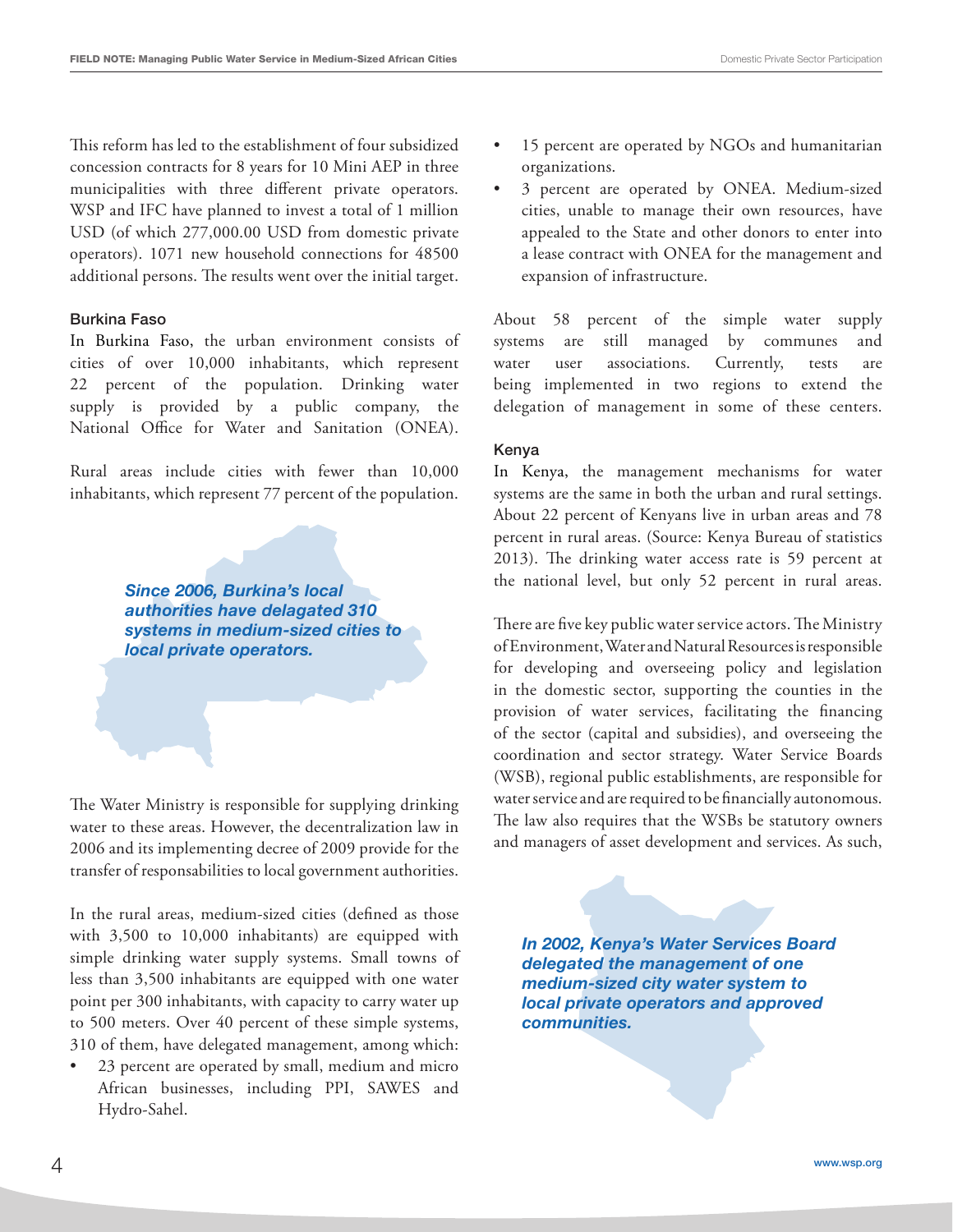

A stand pipe for water supply in the region of Tahoua, Niger (Photo: Taibou Adamou Maiga)

it is expected that they have access (by simple transfer or concession) to infrastructure. Before the reform, this function belonged to the Ministry of Water, the national water company or municipalities and local governments.

Following the decentralization law, a transfer of powers to counties occurred, making counties responsible for managing local water services. WSBs delegate the management of the public water service to Water Services Providers (WSP), with operators bound by performance contracts. These WSPs are overwhelmingly communes or user associations: they operate almost all water services. Public water service is regulated at the national level by the Water Services Regulatory Board (WASREB), which grants licenses to WSBs and monitors the performance of WSPs. Following the decentralization law, the way licenses will be issued jointly by the counties and WASREB has yet to be defined. A final body is being created: the National Commission on Water Services, which will be responsible for developing and managing critical and strategic national as well as regional water infrastructure.

Kenya seeks to promote the delegation of management to private operators through pilot projects, the most representative are those taking place in Kisumu and Kiamumbi. Kisumu, the third largest city in Kenya with 350,000 inhabitants, has had its water managed by KIWASCO, a private operator, since 2003. The company was created in the context of the reforms, which sought

to privatize essential services, and was mandated by the Department of Water and Sanitation of the City Council of Kisumu. KIWASCO expanded infrastructure to improve access to water, with a loan from K-Rep Bank. Users pay their water consumption via a fixed monthly share (network connection fees, costs of the loan, etc.) and a variable amount per cubic meter consumed. The Kiamumbi Water Project is itself a pilot project developed to meet the demand of a peri-urban community to have its own water supply network. This project involves the provision of drinking water for 750 households from a dam belonging to an agricultural cooperative. The community borrowed \$135,000 from K-Rep bank to complete this project. Once completed, the community hired a private manager to operate the system on a three year management contract.

The project generates \$10,000 in monthly revenue and debt service is paid monthly to K-Rep bank. The project successfully achieved the goal of connecting to homes, envisioned in the business plan for the first year of implementation.

#### Uganda

In Uganda, urban and rural areas have different management systems for public water service. In all cases, systems for delegating water service management are well established. This is especially true in smaller towns, where Uganda has mechanisms in place to facilitate access to finance and technical expertise.

Urban Uganda, consisting of cities with more than 5,000 inhabitants (representing 18 percent of the population), is divided into two categories. Large cities, with more than 15,000 inhabitants, representing 11 percent of the population, are managed by the National Water and

*Since 2001, Uganda's local authorities have delagated 104 systems in medium-sized cities to 39 local private operators, of which 29 are individual entrepreneurs, and 18 are micro enterprises.*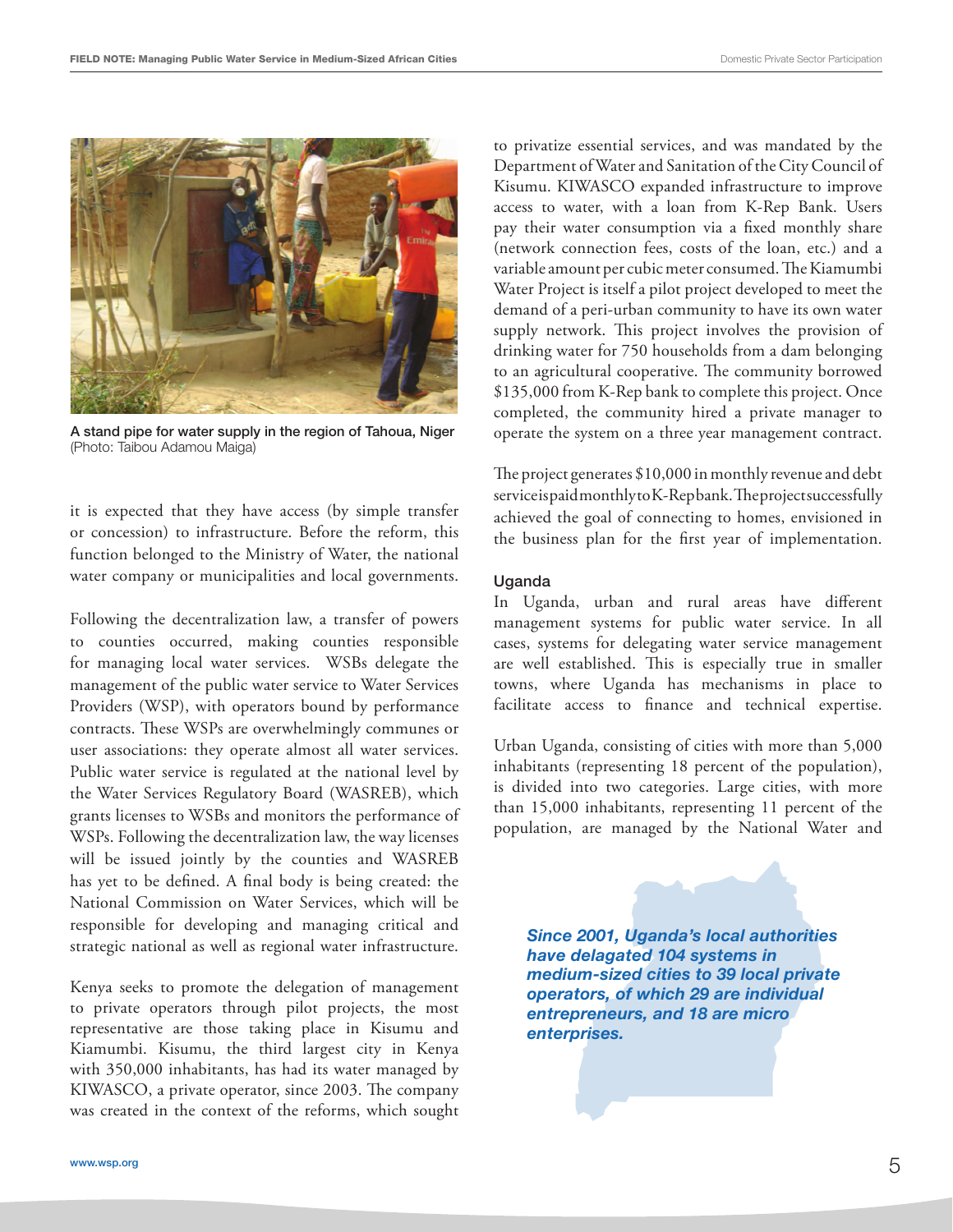Sewerage Corporation (NWSC), which is 100 percent state-owned. In contrast, "small and medium-sized cities," with 5,000 to 15,000 inhabitants (representing 7 percent of the population or 2.4 million people), are not supported by the NWSC. These "mediumsized cities," have delegated management. In all cases, infrastructure remains under the ownership of the state.

Rural Uganda consists of towns of less than 5,000 people and represents 82 percent of the population. Of particular interest are the cities with 2,000 to 5,000 inhabitants (72 percent of the population living in rural areas), which are called rural growth centers. Rural development, operation and maintenance of water supply are largely done by Community Based Maintenance Systems (CBMS) managed by the community. In Uganda, the delegation of water service was introduced in 2001 in small and medium towns where water supply had been previously managed by the government managed in a highly centralized system. The Water Act defined the key actors and water management roles and empowered the Ministry of Water to identify and declare territories as "water supply areas" and appoint local community 'Township Councils,' as delegating authorities for the areas. The Councils set up executive bodies (WSSBs), which negotiates rates with operators and oversee water infrastructure and services. WSSB activities are funded by a 5 percent tax levied on user water fees. The WSSBs can make the choice to manage their own water service (23 percent of cases). Of the 156 cities considered medium-sized, 108 have water supply networks and 104 have adopted delegated management systems (76 percent of which have done so using private operators).

Private operators are generally micro businesses that can manage multiple water supply networks. In February 2012, Uganda had 21 different private water operators, grouped in a lobbying association, the Association of Private Water Operators (APWO). There are also a significant percentage of individual operators. To help local communities gain access to technical resources to maintain their infrastructure, umbrella associations were put in place: these associations depend on WSSBs, intervene at a regional level, and provide technical support for infrastructure maintenance.

The regulatory authority, the Directorate of Water Development, was established within the Ministry of Water. The possibility of creating a truly indpendent regulator

(UWASRA) is being studied. The Ministry is currently responsible for overseeing the performance contracts with local authorities and reviewing tariffs in small towns.

#### Senegal

In Senegal, as in the outher countries, drinking water supply is addressed differently in urban and rural areas. Senegal, however, is unique in that the distinction between urban and rural areas is not based on population size but rather on whether locations fall under the geographic purview of the National Water Company of Senegal (SONES). Any city that, regardless of its size, falls outside of SONES' scope is considered rural. In 2003, the state authorized the transfer of 10 medium-sized cities (5,000 to 30,000 inhabitants) previously considered rural to the purview of SONES, in effect reclassifying them as urban. The urban water sector supplies 45 percent of the population and is supported by SONES and a private operating company (SDE).

About 55 percent of Senegal's population, 7 million people, live in rural areas. ASUFORs (water supply system user associations), introduced with the institutional reform of 1999, are licensed by the State to oversee the management of rural multi-village systems. They are in charge of outsourcing water distribution, as well as maintenance and renewal of equipment less than 10 years old. This fact is explained by the weakness of the accompaniment of the DEM to ASUFORs when they are set up. The recent water management reform in rural areas led to the creation of OFOR (Office of Rural Water Pipe Management) in 2014. This occurred because of the limitations of the current ASUFOR system. OFOR owns infrastructure, manages assets, and is responsible for large infrastructure renewals and extensions and is linked to the State through a 10-year performance contract. The new institutional framework gives OFOR the authority to delegate operations and maintenance to private operators. These private operator delegates will be responsible for the wholesale production of water from groundwater resources and will have a leasing contract with OFOR. They will bear the costs of operation and maintenance of infrastructure and pay a fee to OFOR. The tender for the recruitment of these wholesale producers is underway with one company recruited in December 2014 (SEOH). The profile of candidates is varied: construction companies in the field of electricity/water, large urban operators, SMEs, and foreign firms. These delegates will deliver water to ASUFORs, which will be responsible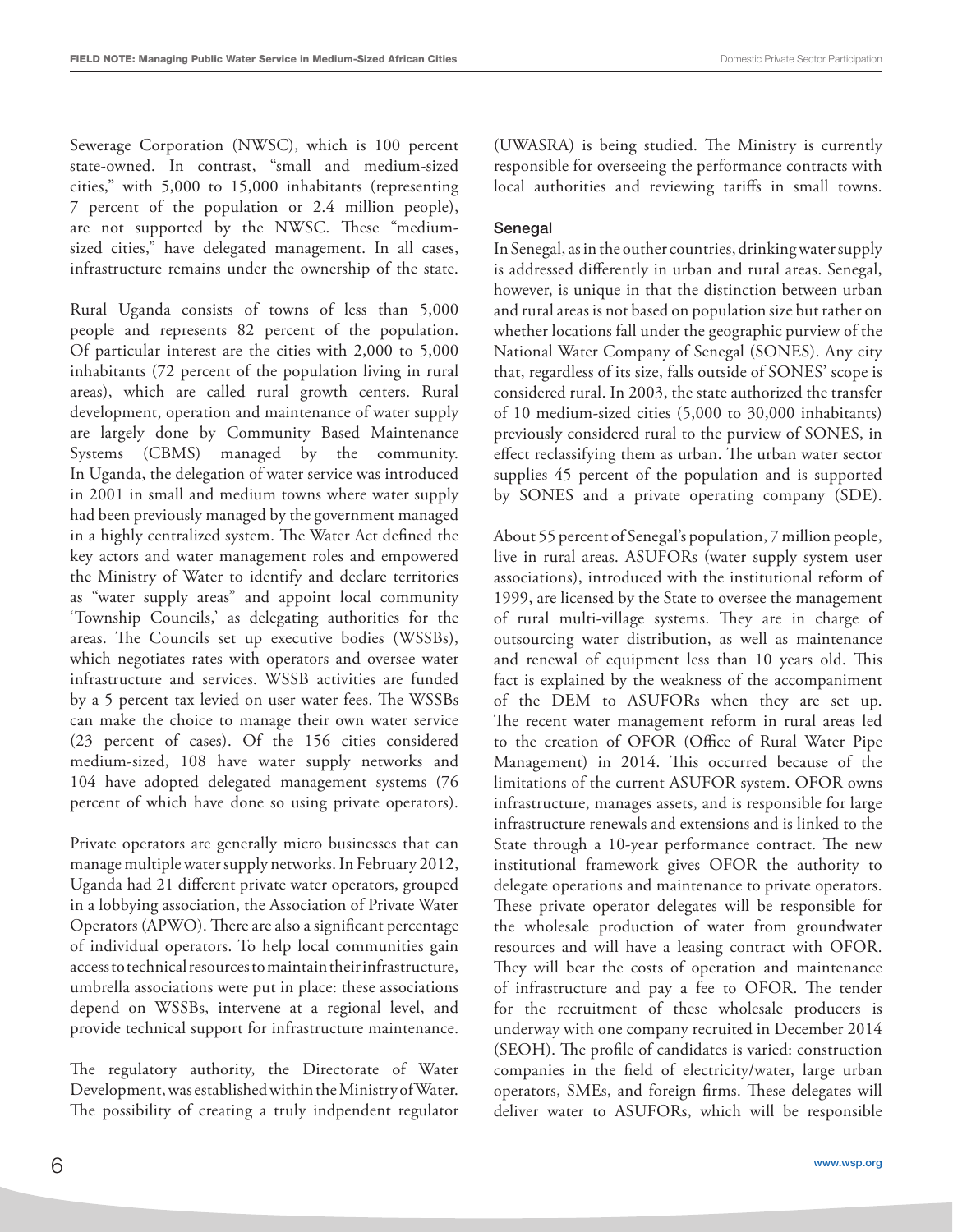#### Table 2: Public water sector reforms in the six countries studied

| <b>Niger</b>           | 2001 – Water Sector Reform created two entites: La Société de Patrimoine des Eaux du Niger (SPEN), a public<br>entity responsible for investments and debt service repayments, and La Société d'Exploitation des Eaux du<br>Niger (SEEN), a private company in charge of water operations and supply.<br>In rural areas, the Public Service Water (SPE) document provides guidance on water supply organization and<br>$\bullet$<br>management methods for all stakeholders                                                                                                                                                                                                                                                                                                                                                                                                                                                                                                                                                                                                                               |
|------------------------|-----------------------------------------------------------------------------------------------------------------------------------------------------------------------------------------------------------------------------------------------------------------------------------------------------------------------------------------------------------------------------------------------------------------------------------------------------------------------------------------------------------------------------------------------------------------------------------------------------------------------------------------------------------------------------------------------------------------------------------------------------------------------------------------------------------------------------------------------------------------------------------------------------------------------------------------------------------------------------------------------------------------------------------------------------------------------------------------------------------|
| <b>Benin</b>           | 2000-Law on decentralization transferred the responsibility of water services management to municipalities.<br>$\bullet$<br>An unclear legal and regulatory framework made this difficult to apply; Water Code is being revised.<br>In 2010 the reform in rural water supply has led to the establishment of four subsidized concession contracts.<br>$\bullet$<br>This new model is under test for 8 years period for 10 AEV.                                                                                                                                                                                                                                                                                                                                                                                                                                                                                                                                                                                                                                                                            |
| <b>Burkina</b><br>Faso | 2006-Adopted the National Program for Drinking Water Supply and Sanitation (PN-AEPA, 2006-2015),<br>$\bullet$<br>consisting of both rural and urban components. For better coordination and coherence of actions planned in<br>rural areas, a "Unifying Framework for Intervention" (CUI) was established.<br>2009 - Government decree mandating the transfer of skills and resources. Established the Reform<br>$\bullet$<br>Implementation Program (PAR) to hold 2 companies responsible for the construction and operations of 5<br>networks under 5-year affermage contracts before returning them to their respective municipalities.                                                                                                                                                                                                                                                                                                                                                                                                                                                                |
| Kenya                  | 2002-Adopted new "Water Act" with a phased implementation that was broadly deemed a success. The aim<br>$\bullet$<br>of the reform was to establish the conditions for sustainable recovery of potable water and sanitation services,<br>involving users by adopting a decentralized organization.<br>2010 – Constitution of Kenya outlines a strategy of decentralization with opportunities to improve delivery of<br>$\bullet$<br>basic services, including water and sanitation. The structure of the water sector continues to change.                                                                                                                                                                                                                                                                                                                                                                                                                                                                                                                                                               |
| <b>Uganda</b>          | National Constitution of Uganda (1995) defines access to clean water as a national objective.<br>$\bullet$<br>1995 Water Statute & 1997 Water Act codify access, management, and water supply development.<br>$\bullet$<br>Local Government Act of 1997 (revised 2000) decentralized services, transferring more responsibility to local<br>$\bullet$<br>governments.                                                                                                                                                                                                                                                                                                                                                                                                                                                                                                                                                                                                                                                                                                                                     |
| Senegal                | Ministry of Water and Sanitation defines national policies and oversees sectorial planning, regulation, and<br>$\bullet$<br>project management of major infrastructure. The water code is based on a 1981 law, in revision.<br>1996 - Establishment of successful PPP in urban water sector.<br>$\bullet$<br>2005 - Launched the Millennium Drinking Water and Sanitation Program (PEPAM), with the main objective of<br>$\bullet$<br>making the investments needed to achieve the MDGs by 2015.<br>2005-The Public Service of Drinking Water and Sanitation (SPEPA) sector policy letter established<br>government guidelines on private-public partnerships (PPP) in the water and sanitation sectors. The SPEPA<br>law (2008) confirms this trend and organizes public drinking water supply and sanitation in the country.<br>2014 – Adopted a law reorganizing the water service in rural areas. This law created OFOR, an office in charge<br>$\bullet$<br>of managing rural water assets and contracting of the management of water supply systems to the private<br>sector through PPP contracts. |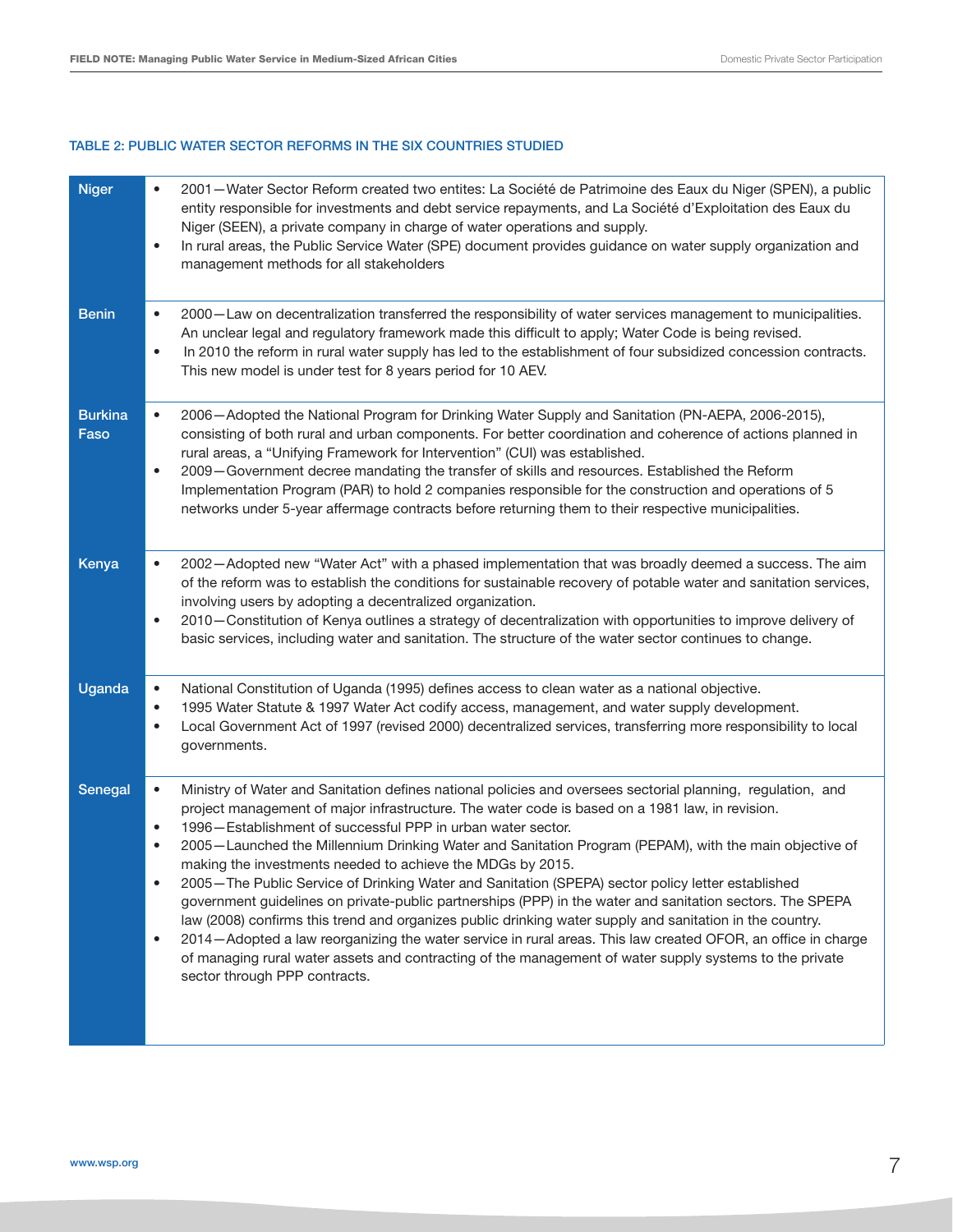for distribution via small local private operators (microenterprises, individuals). ASUFOR Licenses will be transformed into water distribution permits. They will sign water purchase contracts with wholesale producers.

#### CHALLENGES OF MANAGING WATER SERVICES IN MEDIUM-SIZED CITIES

Although the countries studied are at different stages in the management of water services, four common issues have been identified.

Challenge 1: Difficulty mobilizing the private sector. The private sector is reluctant to engage in partnerships with communities in the management of water services for several reasons. The private sector encounters difficulties in accessing the financing necessary for implementation, including upgrading or expanding facilities. The necessary investments usually surpass the capacity of local actors and require the establishment of appropriate funding mechanisms (Niger, Burkina Faso, Senegal, Uganda, Kenya, and Benin).

In addition, the institutional and economic environment is perceived to provide little incentive for private operators. The contracting process is often not optimal; for example, contract life-spans are too short and not adapted to the expected lifetime of the equipment. Private operators also see their incomes erode because of inflation coupled with low tariffs (Kenya and Uganda). The lack of professional support in rural areas (supply of equipment and technical personnel) also contributes to the weak enabling environment for private operators. And in Uganda the transfer of the most efficient facilities to the public company made it difficult to mobilize the private sector to invest in the remaining facilities. Indeed, these schemes have been considered less efficient and less profitable, which makes them even less attractive than the assets owned by the central government.

#### Challenge 2: A regulatory, institutional and contractual framework must be enforced.

Roles and responsibilities of stakeholders must be clearly defined so that people take ownership of the governance arrangements in place (Burkina Faso, Uganda, Benin, and Niger). The responsibilities of municipalities, often inexperienced, should be transferred to stakeholders with more expertise (Benin, Burkina Faso, Kenya, and Niger).

Ineffective contracting processes often undermine the sustainability of services. Burkina Faso stresses that this process should be strengthened to enable the development of realistic financial projections, a clear and appropriate division of roles and responsibilities, and mechanisms to oversee the quality of services rendered. It is also important to ensure legal oversight of the sector through a regulatory structure or other appropriate mechanism (Niger, Kenya, and Uganda).

#### Challenge 3: Lack of technical and managerial competence.

Lack of technical and managerial skills is seen as an obstacle in the transition to delegated management in development in Burkina Faso, Niger and Senegal. Capacity building is also needed in Uganda and Kenya for local officials, who sometimes lack the expertise required for establishing and managing partnerships with the private sector.

Challenge 4: Reluctance of the population. **Local populations are not always favorable to private sector involvement in water management.** Different actors have expressed a need for increased awareness among civil society and for establishing communications plans promoting the delegation of management to private operators. (Burkina Faso, Kenya).

#### RECOMMENDATIONS AND LESSONS LEARNED

Experiences in different countries provide best practices for addressing the issues mentioned above. Tables 3 and 4 offer recommendations, lessons learned and a comparative analysis of the different public water service management systems in medium-sized cities. These recommendations may serve as a starting point for other countries wishing to promote private-sector engagement in medium-sized cities.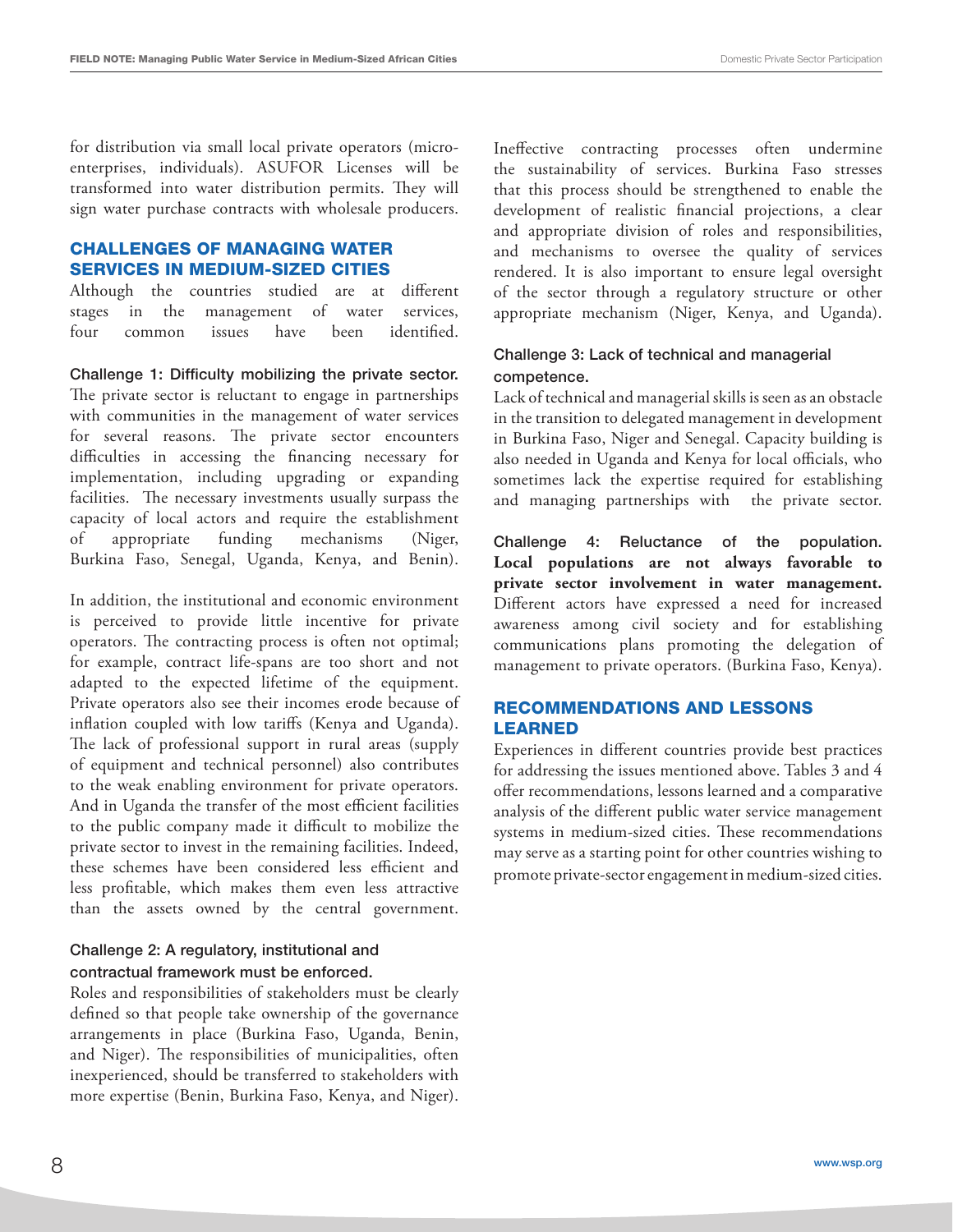| Challenge                                                                                                       | <b>Recommendations</b>                                                                                                                                                                                                                                                                                                                                                                                                             | <b>Examples of Best Practices</b>                                                                                                                                                                                                                                                                                                                                                                                                                                                                                                  |
|-----------------------------------------------------------------------------------------------------------------|------------------------------------------------------------------------------------------------------------------------------------------------------------------------------------------------------------------------------------------------------------------------------------------------------------------------------------------------------------------------------------------------------------------------------------|------------------------------------------------------------------------------------------------------------------------------------------------------------------------------------------------------------------------------------------------------------------------------------------------------------------------------------------------------------------------------------------------------------------------------------------------------------------------------------------------------------------------------------|
| Challenge 1:<br><b>Difficulty</b><br>mobilizing<br>the private<br>sector.                                       | Some countries have been able to capitalize on<br>the experiences of private involvement of water<br>services in urban areas to support delegation in<br>rural areas, by creating an affermage framework<br>for centers of various sizes and by allowing for<br>financial balance based on an equalization plan.<br>A system of cross subsidization of small towns<br>by the largest ones enables the poorest areas to<br>develop. | Burkina Faso conducted a feasibility study before<br>integrating new districts into ONEA's jurisdiction. The first<br>pilot projects were successful and a review of success<br>factors (political will, incentives to private operators,<br>awareness and suitable water tariffs) will allow application<br>of a similar strategy elsewhere. Niger and Senegal have<br>also broadened the scope of their respective delegation of<br>water management systems to include rural areas.                                             |
|                                                                                                                 | Access to the financing required for network<br>development and new connections is one of<br>the obstacles to private sector investment. The<br>establishment of financing mechanisms beyond<br>public funds, with local banks or through a capital-<br>investment for example, allows private operators<br>to apply for loans and finance their projects.                                                                         | In Kenya, K-Rep Bank participates in the financing of pilot<br>delegated management projects in Kisumu and Kiamumbi.<br>In Kisumu, K-Rep loaned funds to KIWASCO so that the<br>company can expand infrastructure and improve access to<br>water. Under the Kiamumbi Water Project, the community<br>borrowed \$135,000 from K-Rep Bank, which is being<br>repaid in monthly installments from project revenue.                                                                                                                    |
|                                                                                                                 | In order to address revenue declines of local<br>private operators due to subsidized water tariffs,<br>it is necessary to apply an appropriate tariff policy<br>and establish a compromise between affordability<br>and profitability.                                                                                                                                                                                             | Since 2010, Benin has undertaken reforms that have<br>resulted in a greater participation of the private sector and<br>through the type of contract (concession: contributions<br>to investments), increasing its duration (8 years) and<br>accompanying the process with capacity building.                                                                                                                                                                                                                                       |
| Challenge 2:<br>A regulatory,<br>institutional,<br>and<br>contractual<br>framework<br>that must be<br>enforced. | Strengthening of the regulatory, institutional and<br>contractual framework happens through reforms<br>that clarify the delegated management strategy,<br>particularly as it relates to contracting procedures<br>and stakeholder roles and responsibilities. A local<br>communication plan is important to ensure that<br>stakeholders take ownership of the delegated<br>management strategy.                                    | In the pilot integration 19 centers within the scope granted<br>to the public water service project, Niger educated<br>stakeholders (private operators, municipalities, user<br>associations, and representatives of the Ministry) on the<br>roles and responsibilities of all parties involved.<br>Institutional reforms in Benin and Senegal have created<br>rural concession areas that have enabled better distribution<br>to risks and benefits between the public and the private.                                           |
|                                                                                                                 | Strengthening the institutional framework must<br>enablethepoorestsegments of population to access<br>drinking water, through a tariff policy allowing for<br>a pro-poor subsidy on the price of water.                                                                                                                                                                                                                            | Senegal, Kenya, Uganda and Niger have established<br>segmented pricing system consisting of cross-<br>a<br>subsidization between categories of users: large or affluent<br>consumers pay more for their water in order to reduce the<br>prices for the poorest users.<br>The increase in the number of subscribers for household<br>connection in Benin would have enough room for sale at<br>affordable prices                                                                                                                    |
|                                                                                                                 | The regulation of the water sector and the<br>monitoring of its quality can be achieved<br>through performance contracts, which are<br>agreements between a government and a public<br>authority (local authority, for example). These<br>contracts are based on performance indicators<br>and good governance and ensure compliance with<br>laws and regulations in the water sector.                                             | Since 2000, the Ugandan Government has held<br>performance contract with the local water authorities.<br>Within this framework, municipalities must provide<br>technical and financial management of water supply<br>networks, fees, a business plan, regular reports to the<br>central authority, audits and inspections. The Government<br>recognizes deserving municipalities by rewarding them<br>with construction projects through its regional construction<br>office, and delivers the final project to local authorities. |

#### Table 3: Recommendations to address the challenges of delegated management in medium-sized cities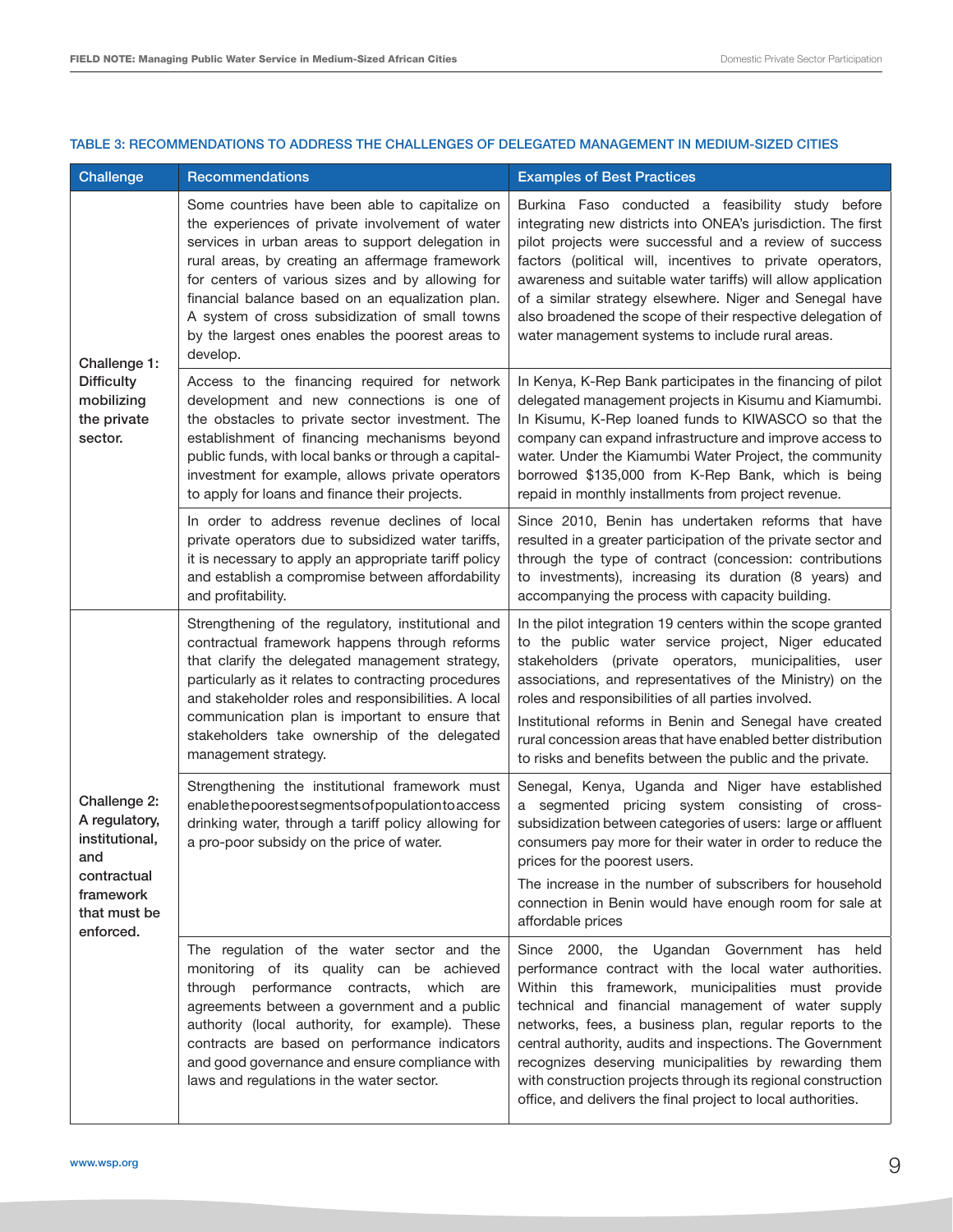| Challenge<br>3: Lack of<br>technical and<br>managerial<br>competence. | The strengthening of managerial and technical<br>skills of local actors, whether public or private, can<br>happen through training, with emphasis on skills for<br>business plan development, facility maintenance,<br>control management, and performance monitoring.                                                                                              | Under the pilot project to integrate 19 centers, Niger con-<br>ducted a field training campaign to allow local private op-<br>erators to master technical and managerial tools.                                                                                                                              |
|-----------------------------------------------------------------------|---------------------------------------------------------------------------------------------------------------------------------------------------------------------------------------------------------------------------------------------------------------------------------------------------------------------------------------------------------------------|--------------------------------------------------------------------------------------------------------------------------------------------------------------------------------------------------------------------------------------------------------------------------------------------------------------|
|                                                                       | To ensure mastery of skills over the long-term, as<br>well as optimal infrastructure operations and main-<br>tenance, regional associations can help provide<br>technical support to private operators.                                                                                                                                                             | In Uganda, private operators have formed a lobbying<br>association, the APWO (Association of Private Water Op-<br>erators), which represents the policy interests of its mem-<br>bers, promotes the development of private sector skills<br>and launches campaigns for the public.                           |
|                                                                       | The deployment of Professional Support Services<br>allows standardization of management (production,<br>distribution, finance) and a better quality of report-<br>ing (internal to the municipality or to the Regional<br>Water Service). Such services are based on the use<br>of simple technology, allowing for the consolidation<br>of information and efforts. | platform transmits production and<br>The mWater <sup>™</sup><br>management data via mobile networks. This platform<br>currently exists in Benin and Niger has also deployed a<br>pilot phase to test the system.<br>The support of private operators in Benin during the last<br>reform was a key to success |
| Challenge 4:<br>Reluctance of<br>the population.                      | Consulting with civil society is a good practice.<br>It helps create a dialogue and exchange around<br>the interests and expectations of communes,<br>user associations, and/or private operators.                                                                                                                                                                  | Training sessions in Niger in the pilot integration project<br>of the 19 water projects included dialogue among stake-<br>holders.                                                                                                                                                                           |
|                                                                       | Deploy a communication campaign to promote the<br>involvement of private operators and to highlight<br>the progress made in extending access to quality<br>water                                                                                                                                                                                                    | In Senegal, significantly more local private operators<br>expressed interest in rural water PPP opportunities after<br>the Ministry of Water and Sanitation hosted an official<br>event and used a communications campaign to explain<br>the opportunity and anticipated impacts.                            |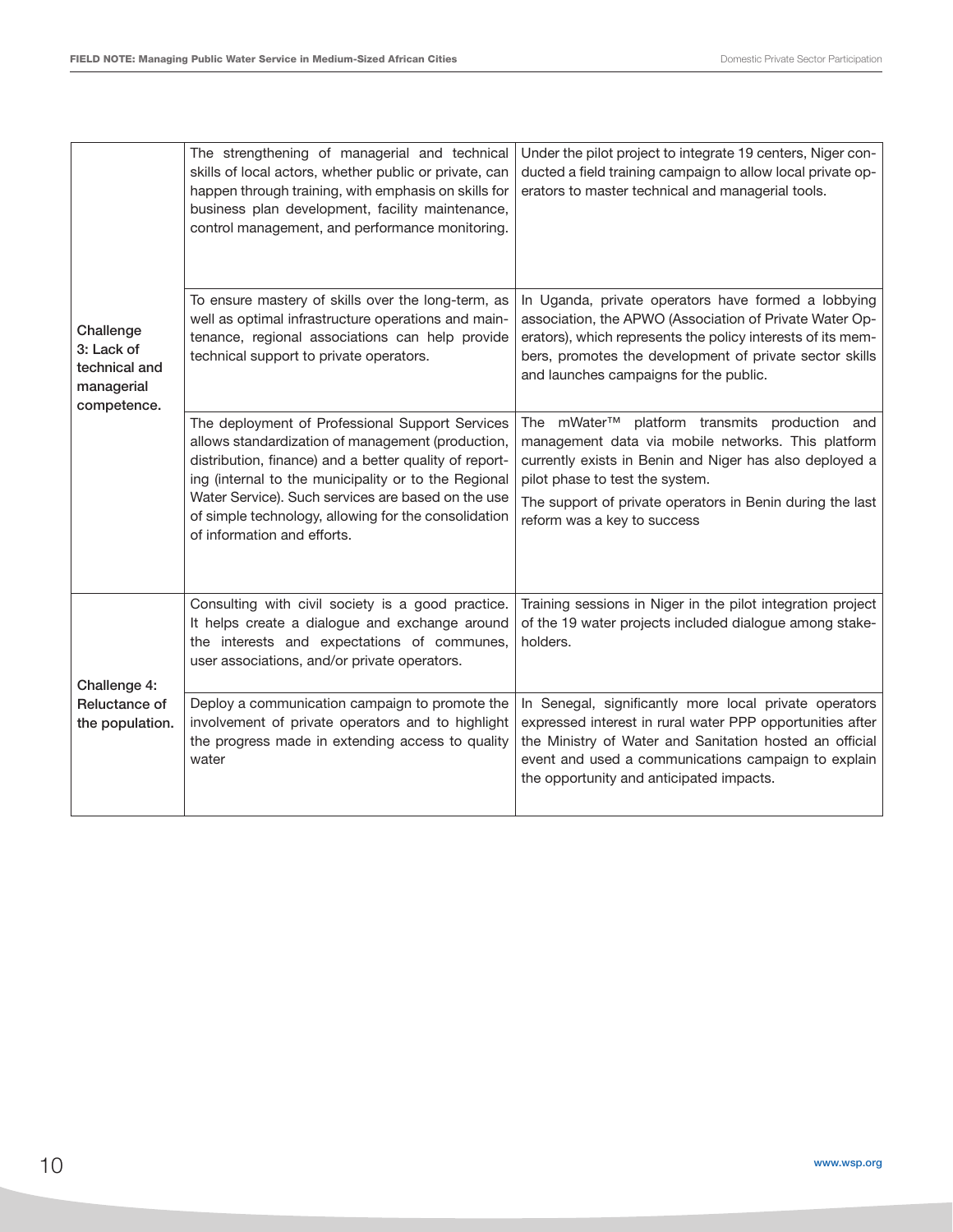#### ACRONYMS

#### **Niger**

| SEEN:                     | La Société d'Exploitation des Eaux du Niger/   |
|---------------------------|------------------------------------------------|
|                           | National Water Operating Company of Niger      |
| SPEN:                     | La Société de Patrimoine des Eaux du Niger/    |
|                           | National Water Asset-Holding Company of        |
|                           | Niger                                          |
| SPE:                      | Service public de l'eau / Public Water Service |
| $\mathbf{D}$ $\mathbf{L}$ |                                                |

#### **Benin**

|      | SONEB: Société Nationale des Eaux du Bénin / |  |  |
|------|----------------------------------------------|--|--|
|      | National Water Company of Benin              |  |  |
| AEV: | Adduction d'Eau Villageoise / Village Water  |  |  |
|      | Supply                                       |  |  |

#### **Burkina Faso**

ONEA: l'Office National de l'Eau et de l'Assainissement/National Office for Water and Sanitation

#### **Kenya**

| WSB: | Water Service Board     |
|------|-------------------------|
| WSP: | Water Service Providers |

#### **Uganda**

| WSSB: | Water Supply and Sanitation Board |  |  |  |  |  |  |
|-------|-----------------------------------|--|--|--|--|--|--|
|-------|-----------------------------------|--|--|--|--|--|--|

UWASRA: Urban Water Supply Regulatory Authority

#### **Senegal**

| ASUFOR: Associations des Usagers des Forages /   |  |  |
|--------------------------------------------------|--|--|
| User Associations of Rural Boreholes             |  |  |
| OFOR: Office des Forages Ruraux/ Office of Rural |  |  |
| Borehole Management                              |  |  |



Overhead water tank for water supply system in Niger (Photo: Taibou Adamou Maiga)